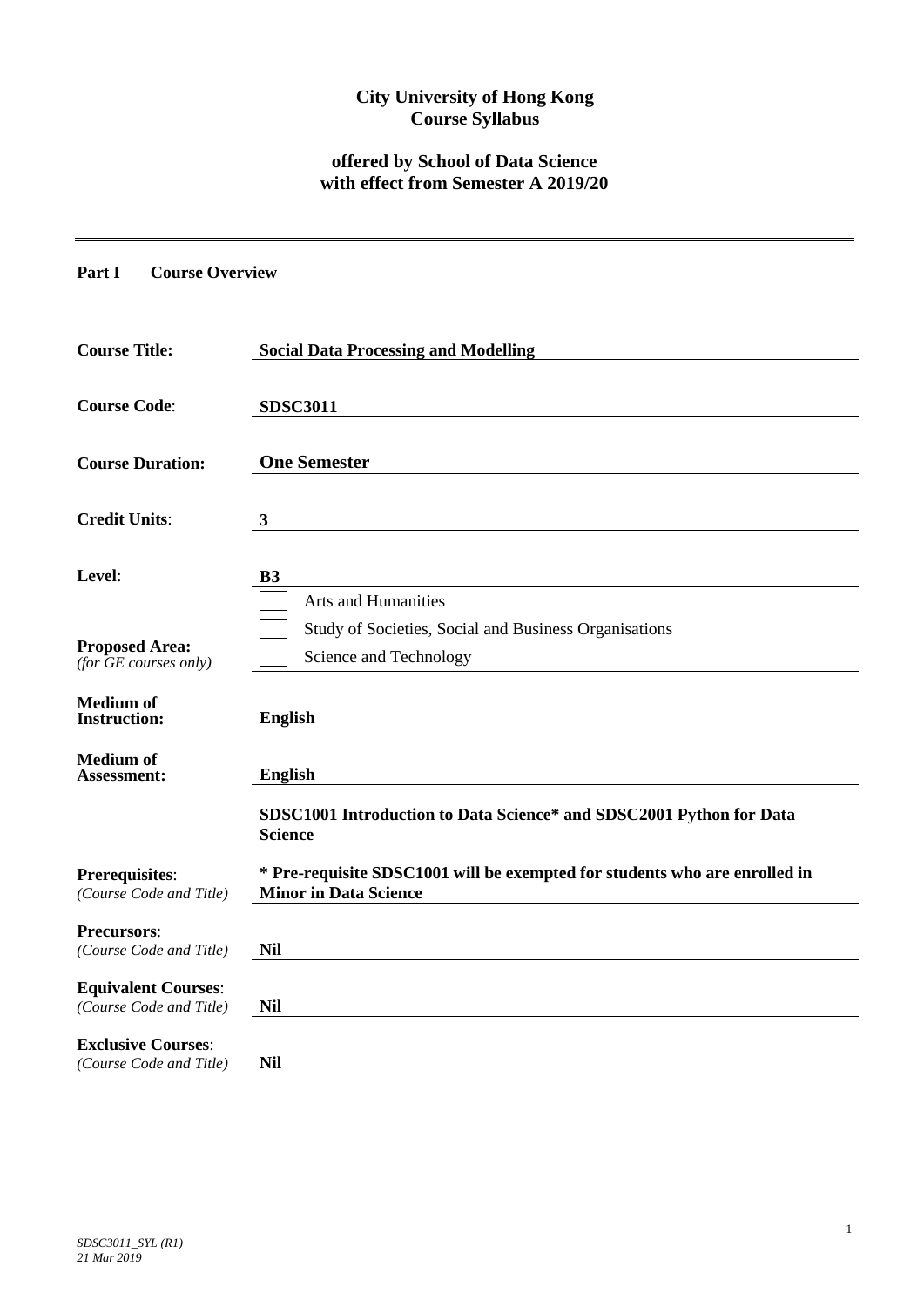## **Part II Course Details**

## **1. Abstract**

*(A 150-word description about the course)*

This course provides students with an extensive exposure to the elements of data processing and modelling for social media. Topics include human error detection, missing data handling, record aggregation, data integration, categorical variable modelling, multivariate data modelling, multilevel data modelling, latent data modelling, temporal data modelling, and spatial data modelling.

### **2. Course Intended Learning Outcomes (CILOs)**

*(CILOs state what the student is expected to be able to do at the end of the course according to a given standard of performance.)*

| No. | $CLOS^{\overline{*}}$                                                                                                              | Weighting*<br>(i f)<br>applicable) | Discovery-enriched<br>curriculum related<br>learning outcomes<br>(please tick where<br>appropriate) |    |    |
|-----|------------------------------------------------------------------------------------------------------------------------------------|------------------------------------|-----------------------------------------------------------------------------------------------------|----|----|
|     |                                                                                                                                    |                                    | A1                                                                                                  | A2 | A3 |
| 1.  | Explain clearly fundamental principles and methods of<br>social media data processing and modelling                                | 20%                                | V                                                                                                   |    |    |
| 2.  | Classify various properties of social media data and the<br>corresponding modelling methods                                        | 20%                                | $\mathcal{L}$                                                                                       | N  |    |
| 3.  | Evaluate existing practices in processing and modelling of<br>social media data and seek ways to improve the existing<br>practices | 30%                                | اد                                                                                                  | V  |    |
| 4.  | Apply appropriate processing/modelling methods to solve<br>given practical problems in social media data                           | 30%                                | N                                                                                                   | N  |    |
|     |                                                                                                                                    |                                    |                                                                                                     |    |    |

*\* If weighting is assigned to CILOs, they should add up to 100%.* 100%

*# Please specify the alignment of CILOs to the Gateway Education Programme Intended Learning outcomes (PILOs) in Section A of Annex.* 

*A1: Attitude* 

*Develop an attitude of discovery/innovation/creativity, as demonstrated by students possessing a strong sense of curiosity, asking questions actively, challenging assumptions or engaging in inquiry together with teachers.*

*A2: Ability*

*Develop the ability/skill needed to discover/innovate/create, as demonstrated by students possessing critical thinking skills to assess ideas, acquiring research skills, synthesizing knowledge across disciplines or applying academic knowledge to self-life problems.*

A3: *Accomplishments*

*Demonstrate accomplishment of discovery/innovation/creativity through producing /constructing creative works/new artefacts, effective solutions to real-life problems or new processes.*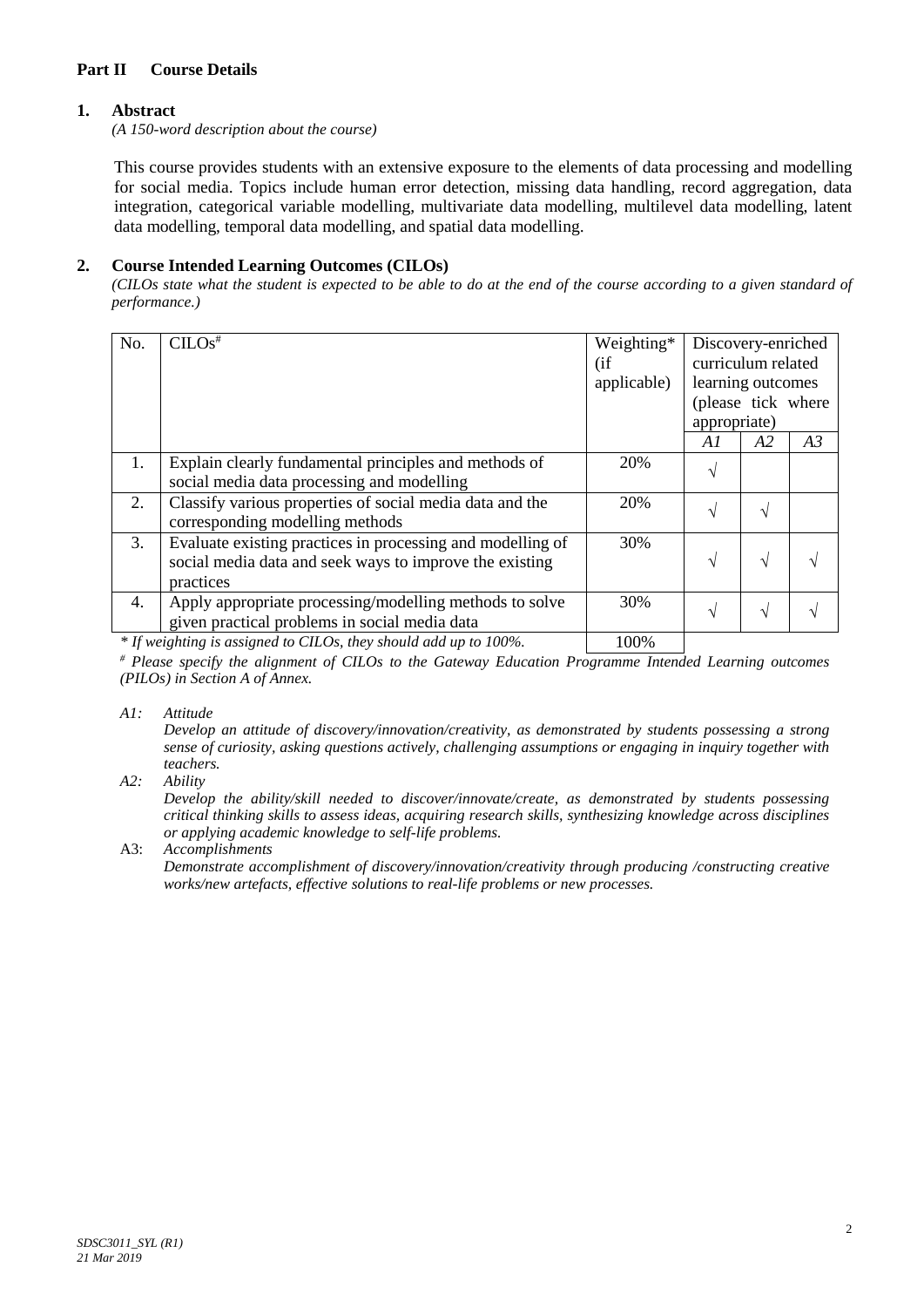## **3. Teaching and Learning Activities (TLAs)**

*(TLAs designed to facilitate students' achievement of the CILOs.)*

| <b>TLA</b>               | <b>Brief Description</b>                                                                                                                                           | CILO No. |  |               | Hours/week<br>(if applicable) |
|--------------------------|--------------------------------------------------------------------------------------------------------------------------------------------------------------------|----------|--|---------------|-------------------------------|
|                          |                                                                                                                                                                    | 2        |  | 4             |                               |
| Lecture                  | Learning through <b>teaching</b> is primarily                                                                                                                      |          |  |               | 39 hours in total             |
|                          | based on lectures.                                                                                                                                                 |          |  |               |                               |
| Case studies             | Describe and critique classic cases of<br>social media data processing and<br>modelling.                                                                           |          |  |               | in or after classes           |
| Take-home<br>assignments | Learning through in-class or take-home<br>assignments is primarily based on<br>interactive problem solving and<br>hands-on exercises allowing instant<br>feedback. |          |  | $\mathcal{L}$ | in or after class             |

## **4. Assessment Tasks/Activities (ATs)**

*(ATs are designed to assess how well the students achieve the CILOs.)*

| <b>Assessment Tasks/Activities</b>      | CILO No.    |  |    |  | Weighting* |                                                                                                                                                                                                           | Remarks |
|-----------------------------------------|-------------|--|----|--|------------|-----------------------------------------------------------------------------------------------------------------------------------------------------------------------------------------------------------|---------|
|                                         | 2<br>3<br>4 |  |    |  |            |                                                                                                                                                                                                           |         |
| Continuous Assessment: 40%              |             |  |    |  |            |                                                                                                                                                                                                           |         |
| Test                                    | V           |  |    |  | 20-40%     | Questions are designed for<br>basic characteristics of social<br>data to see how well the<br>students have learned<br>fundamental concepts and<br>methods, and applications of<br>social data processing. |         |
| Hands-in assignments                    |             |  | ٦Ι |  | $0 - 20%$  | These are skills based<br>assessment to enable students<br>to demonstrate the basic<br>concepts and methods of<br>social data modelling, and<br>applications of the models in<br>some applications.       |         |
| Examination: $60\%$ (duration: 2 hours) | V           |  |    |  | 60%        | Examination questions are<br>designed to see how far<br>students have achieved their<br>intended learning outcomes.                                                                                       |         |
| *The weightings should add up to 100%.  |             |  |    |  | 100%       |                                                                                                                                                                                                           |         |

For a student to pass the course, at least 30% of the maximum mark for the examination must be obtained.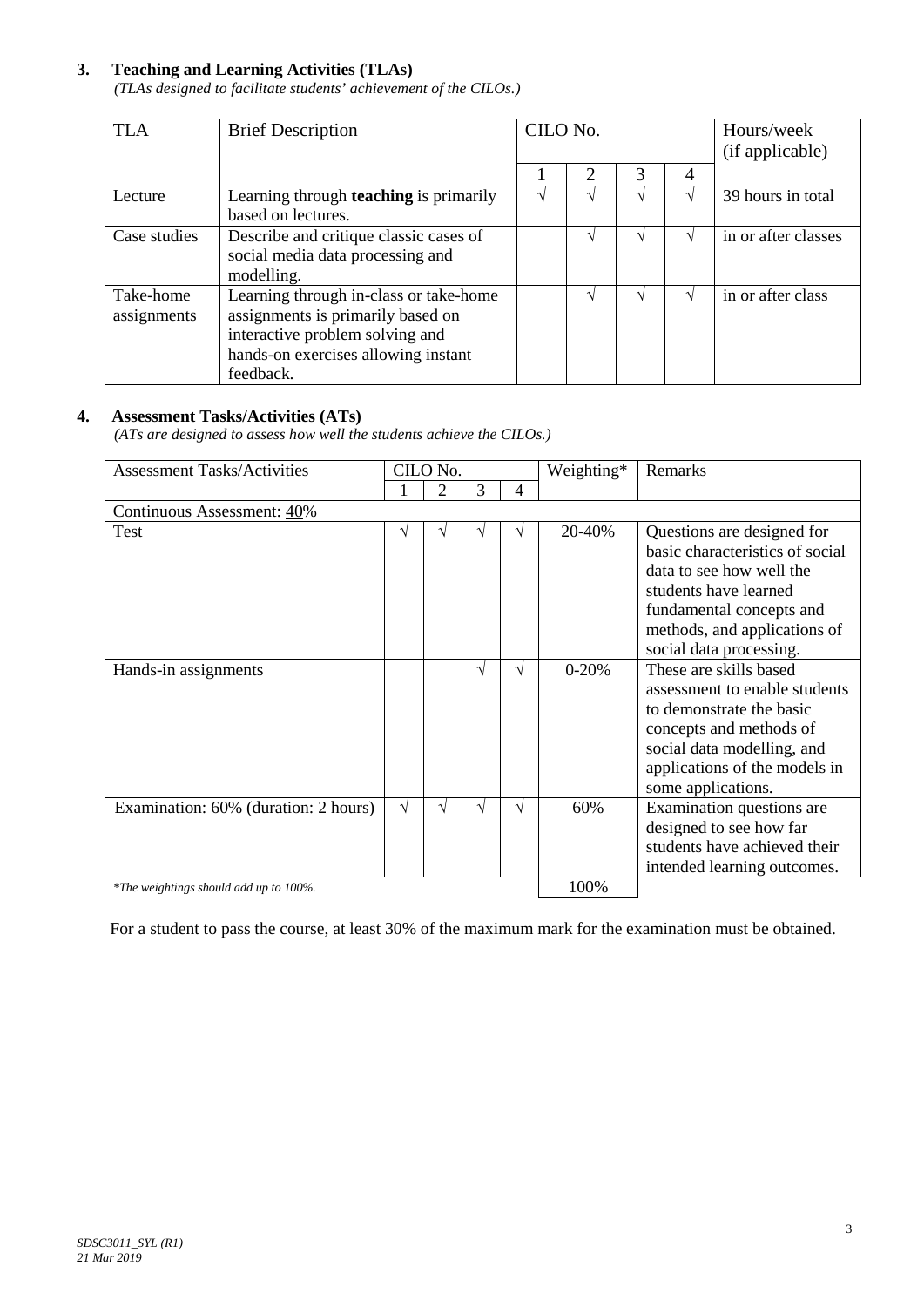## **5. Assessment Rubrics**

*(Grading of student achievements is based on student performance in assessment tasks/activities with the following rubrics.)*

| <b>Assessment Task</b>        | Criterion                                                                                                                                           | Excellent     | Good          | Fair          | Marginal     | Failure                                    |
|-------------------------------|-----------------------------------------------------------------------------------------------------------------------------------------------------|---------------|---------------|---------------|--------------|--------------------------------------------|
|                               |                                                                                                                                                     | $(A+, A, A-)$ | $(B+, B, B-)$ | $(C+, C, C-)$ | (D)          | (F)                                        |
| Test                          | Ability to understand and apply fundamental concepts and<br>methods of social media data processing.                                                | High          | Significant   | Moderate      | <b>Basic</b> | Not even<br>reaching<br>marginal<br>levels |
| Hands-in<br>2.<br>assignments | Ability to learn the basic concepts, apply methods and<br>algorithms of social data modelling, and develop<br>applications of modelling algorithms. | High          | Significant   | Moderate      | <b>Basic</b> | Not even<br>reaching<br>marginal<br>levels |
| Examination<br>3.             | Ability to solve learning tasks using social media data<br>modelling methods.                                                                       | High          | Significant   | Moderate      | <b>Basic</b> | Not even<br>reaching<br>marginal<br>levels |